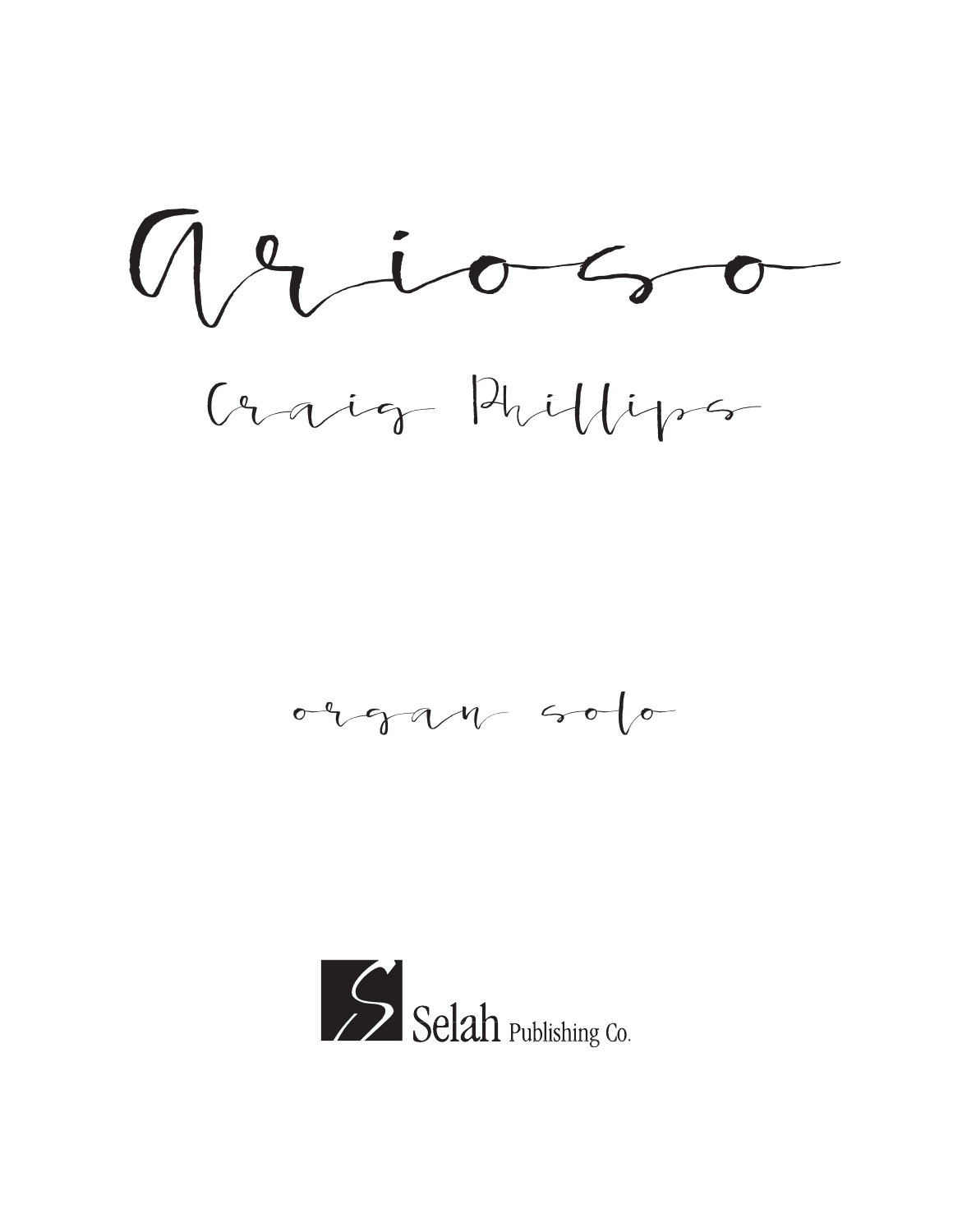in memory of Peter and Lois Fyfe

Arioso

**Craig Phillips** 

Ch.: soft 8', 4'<br>Sw.: Tpt. 8', Fl. 8'<br>Gt.: Pr. 8', Sw./Gt. Ped.: soft 8'

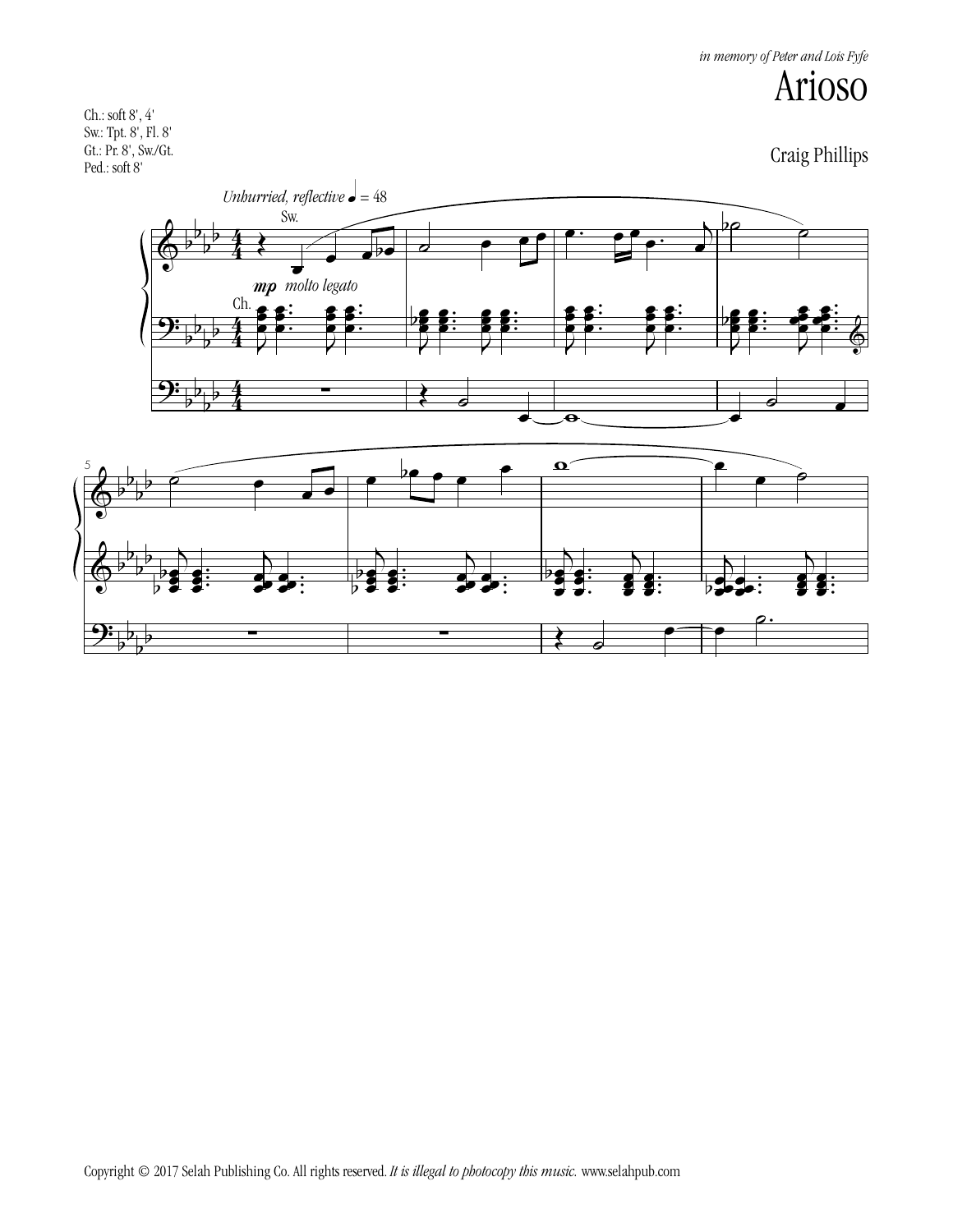

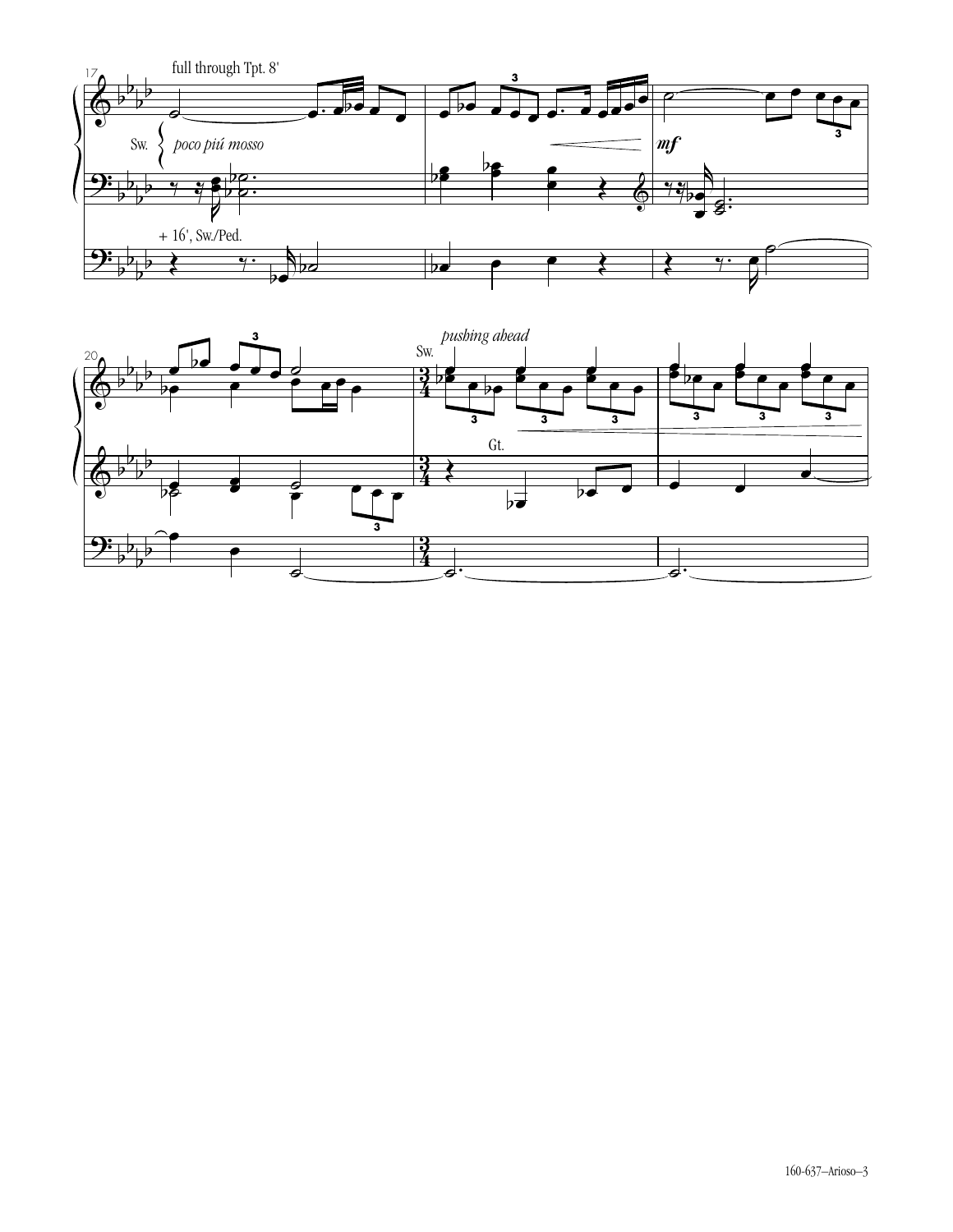



August 2, 2016<br>Alet-les Bains, France